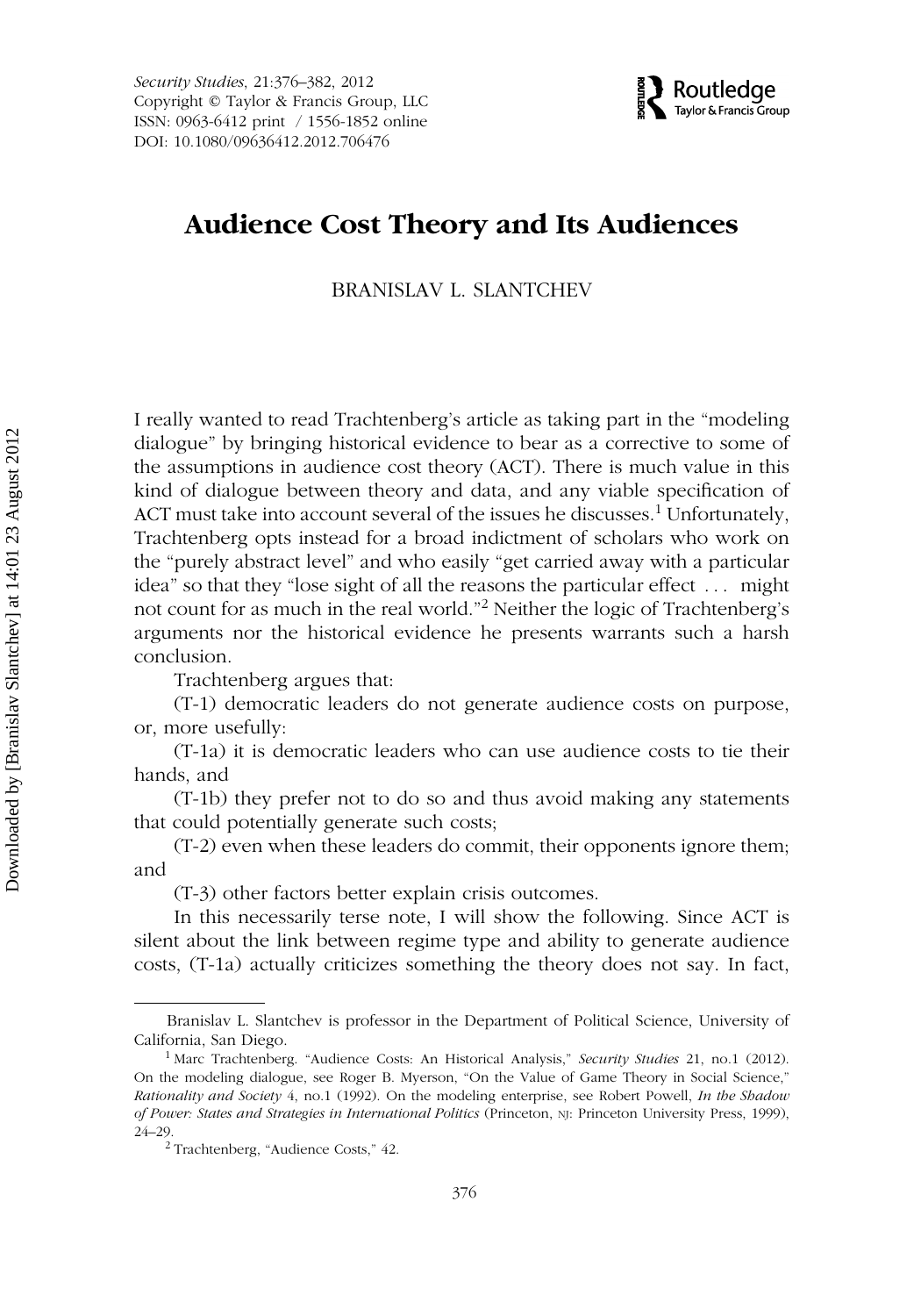in several of the cases Trachtenberg studies, one would not even expect ACT's mechanism to be at work for the simple reason that both sides had eschewed the use of force. Since (T-1b) follows only if audience costs really did tie the hands of leaders—otherwise why expend effort avoiding them?—Trachtenberg implicitly relies on one of the core assumptions of ACT. This is problematic because it concedes to ACT more than what theorists would and because it creates serious logical problems when combined with (T-2). If public commitments are hands-tying for leader A, then why would leader B disregard them? Conversely, if B disregards such commitments because they are worthless, then why would A try to avoid making them? Setting aside the problem of reconciling such claims, the evidence Trachtenberg presents to back up (T-2) is unpersuasive. Finally, I believe that Trachtenberg is correct about (T-3) for many crises. I will not discuss this further except to note that this point has been made before by scholars working on the theory.<sup>3</sup> Overall, then, Trachtenberg's article fails as a critique of ACT although it is a welcome contribution to the modeling dialogue.

## WHAT DOES AUDIENCE COST THEORY SAY?

It is perhaps useful to begin with a brief summary of what Fearon's original specification of ACT actually says.<sup>4</sup> The brief discussion should make it clear that what often passes for ACT in empirical studies that investigate how regime type is linked to credibility is in fact no theory at all. For our purposes, the original ACT can be summarized as follows:

*If* (1) backing down in a crisis makes an actor suffer costs in addition to those arising from conceding the stakes, (2) these costs increase as the crisis escalates, (3) these costs can become so large that war becomes preferable to a concession, (4) no other mechanism for coercing the opponent exists, and (5) attempting to coerce the opponent does not increase his costs of conceding, *then* escalation can commit an actor to fighting, and the resulting risk of war discourages bluffing, which makes escalation informative and gives it a coercive role.

Setting aside requirements specific to the game-theoretic model and some obvious domain limitations—for example, a world with two actors and no future interaction—we are left with a list of at least five premises, all of which are assumed to be true and all of which might be necessary for the conclusions to hold. Let us now turn to Trachtenberg's arguments.

<sup>3</sup> Kenneth A. Schultz, *Democracy and Coercive Diplomacy* (Cambridge: Cambridge University Press, 2001); Branislav L. Slantchev, *Military Threats: The Costs of Coercion and the Price of Peace* (Cambridge: Cambridge University Press, 2011).

<sup>4</sup> James D. Fearon, "Domestic Political Audiences and the Escalation of International Disputes," *American Political Science Review* 88 no. 3 (September 1994), 577–92.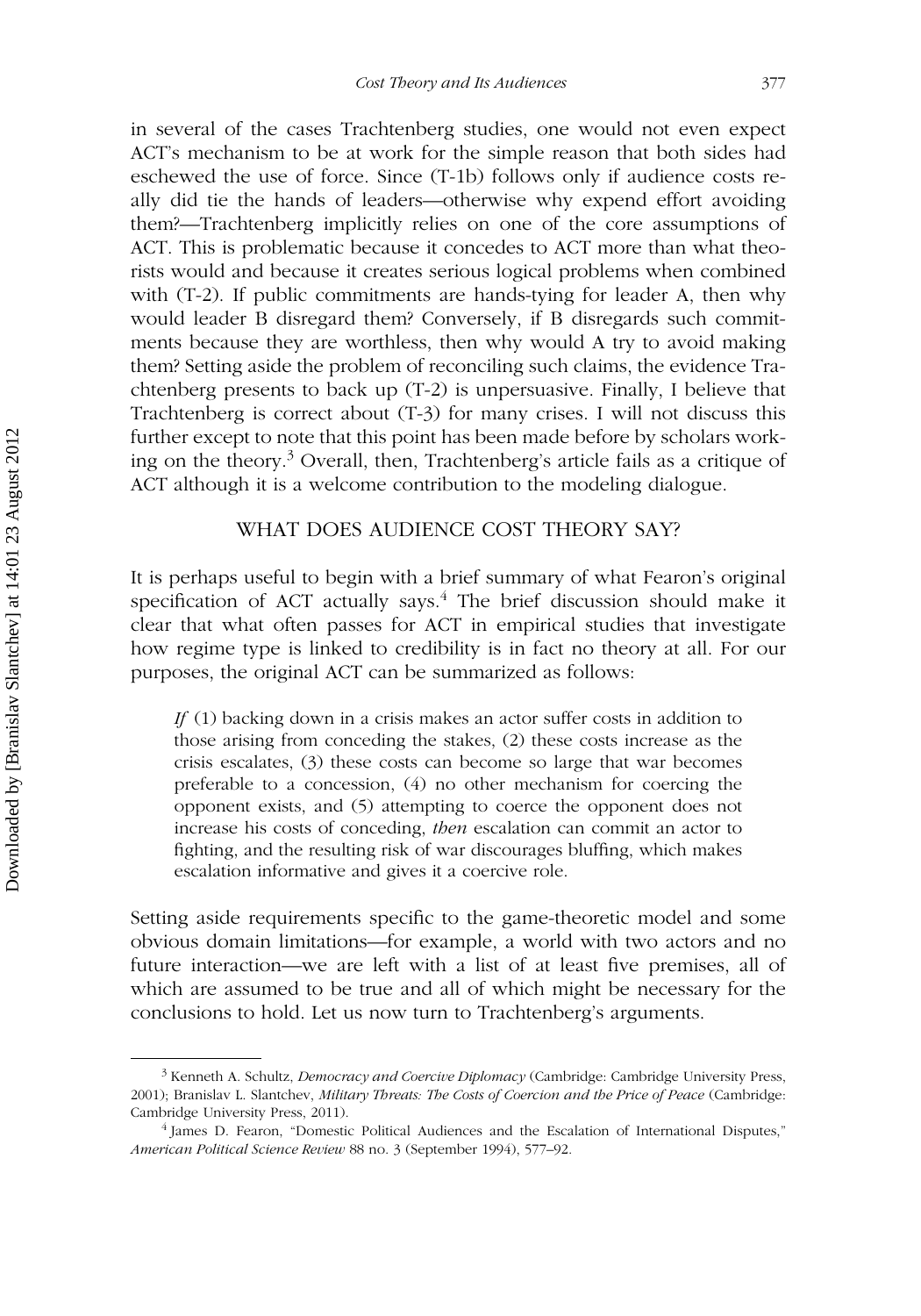Observe that there is nothing in the summary above that connects the type of political system to crisis dynamics. The original theory is silent on whether democracies are more or less able to commit credibly during a crisis. This is what Fearon calls a "plausible working hypothesis."5 Even though Trachtenberg acknowledges this in passing, he nevertheless insists that the idea is "taken quite seriously in the international relations literature."<sup>6</sup> This may be so, but one can hardly fault the theory for its misapplication. In fact, scholars, many working on the theory itself, have repeatedly emphasized that the notion of "democratic credibility through audience costs," while indeed plausible, turns out to be deeply problematic.<sup>7</sup> Thus, the thrust of Trachtenberg's criticism (T-1a) is entirely misplaced.

Turning now back to what the theory does say, the first three assumptions constitute the core of ACT. They are critical but without microfoundations.<sup>8</sup> Why would an actor suffer costs for escalating and backing down? Fearon justifies the assumption with an appeal to *domestic* political opponents who would punish such behavior because they "deplore that *international* loss of credibility, face, or honor."<sup>9</sup> Following this cue, most attempts to rationalize audience costs have tended to conceptualize audience costs as punishments of leaders who "fail to fulfill their commitments" (for example, by failing to carry out a threat). The problem for ACT is to specify a mechanism such that audiences find it optimal to punish leaders who back down and leaders pursue strategies that result in such punishments in equilibrium. This is not the place to rehash some of the assumptions needed to get all ducks in a row. Suffice it to say, to get leaders, political opponents, and audiences to generate audience costs is quite difficult when they behave strategically and pursue their interests. Thus, scholars working out the theory have puzzled over its very foundations almost from the outset. Many have noted serious difficulties with the assumption that backing down in a crisis should generate any audience costs.<sup>10</sup>

<sup>5</sup> Ibid., 582.

<sup>6</sup> Trachtenberg, "Audience Costs," 4.

<sup>7</sup> Bruce Bueno de Mesquita et al., *The Logic of Political Survival* (Cambridge, MA: M.I.T. Press, 2003); Branislav L. Slantchev, "Politicians, the Media, and Domestic Audience Costs," *International Studies Quarterly* 50, no. 2 (2006); Jessica Weeks, "Autocratic Audience Costs: Regime Type and Signaling Resolve," *International Organization* 62, no. 1 (2008); Jessica Weiss, "Autocratic Signaling, Mass Audiences, and Nationalist Protest in China," *International Organization* (forthcoming).

<sup>8</sup> Alastair Smith, "International Crises and Domestic Politics," *American Political Science Review* 92, no. 3 (1998); Kenneth A. Schultz, "Do Democratic Institutions Constrain or Inform? Contrasting Two Institutional Perspectives on Democracy and War," *International Organization* 53, no. 2 (1999); Slantchev, "Politicians, the Media, and Domestic Audience Costs."

<sup>9</sup> Fearon, "Domestic Political Audiences," 581.

 $10$  I will not dwell on the third assumption except to point out that Fearon is explicit about it. Ibid., 584. I have both noted how important it is for the results and doubted its empirical plausibility: "both [domestic audience costs and reputation] provide leaders with levers that they barely have access to in practice. As a consequence, the ability to commit derived from such devices is suspect." Slantchev, *Military Threats*, 51, 61.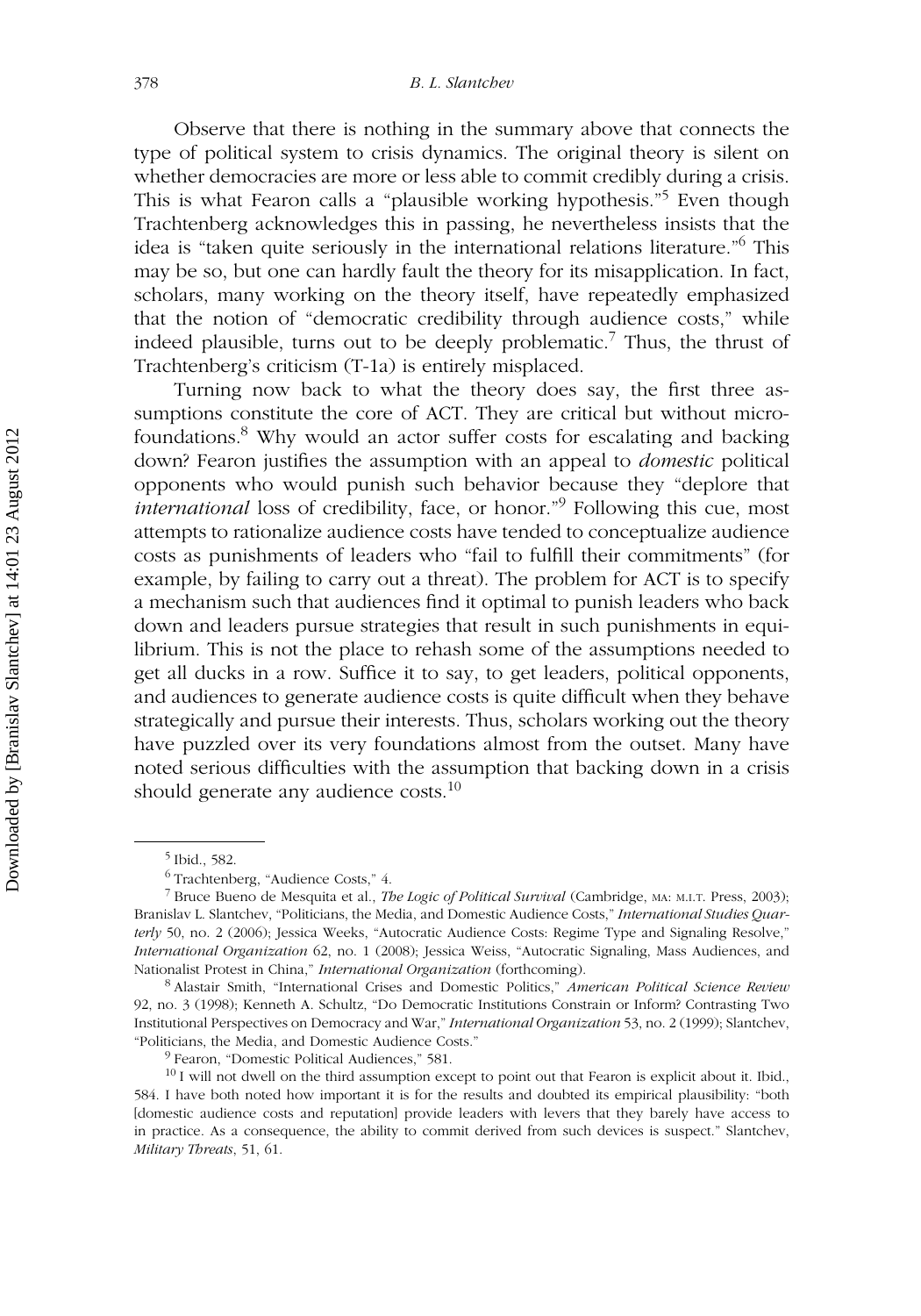This work is important because in his attempt to refute the theory with (T-1b), Trachtenberg actually has to assume its fundamental mechanism—the "black-box" at the core of ACT that scholars have tried to open—is correct. Trachtenberg essentially claims that (democratic) leaders do not strategically attempt to generate audience costs because they do not want to be constrained by domestic opinion in foreign policy and because they fear the adverse effect explicit threats might have on the opponent or on third parties. Policymakers evade audience costs by making vague threats in which plausible deniability enables them to obfuscate whether they have failed to follow through on any particular commitments by finessing outcomes to the point that it is unclear whether they have made any concessions at all and by trying not to go public unless they are forced to. All of this means that audience costs should play little or no role at all provided leaders can get away with secrecy or are sufficiently able to mold public opinion.

I have no serious quarrel with this line of reasoning, but one should realize just how much of ACT's core mechanism one has to assume to make it work. Leaders can only be constrained by public opinion if making clear commitments and then backing down from them does generate audience costs. The premise of this argument is thus equivalent to the first core assumption of ACT. Moreover, the conclusion that leaders would not generate such costs does not necessarily follow because leaders might not be able to deal in secret or manipulate public opinion. Trachtenberg provides evidence for both possibilities. For example, he notes that during the Fashoda crisis Salisbury was not a "free agent" and that he was forced to go public in order to show a belligerent public that he was not giving away the farm. Even though he did not deliberately seek to "stoke the public's outrage," the end effect was just the same, and "even minor concessions could not now be made."<sup>11</sup> Trachtenberg also observes that even the autocratic Russian government could be "carried away by or unable to resist strong nationalist and pan-Slav feeling" during the Eastern Crisis of 1878, which caused leaders to refuse concessions until they found themselves isolated diplomatically and on the verge of war with Britain.<sup>12</sup>

Trachtenberg also provides direct evidence of leaders deliberately stoking public outrage, as Kiderlen did in the Second Moroccan Crisis of 1911. Kiderlen's threats did arouse nationalist feeling in Germany, and the government "ended up paying a huge political price for what was seen as its willingness to accept a humiliating defeat," as ACT assumes it would.<sup>13</sup> Thus, we have evidence that leaders might not always avoid being constrained by their domestic audiences even if they wanted to, and we have evidence that

<sup>11</sup> Trachtenberg, "Audience Costs," 15.

<sup>12</sup> Ibid., 9.

<sup>13</sup> Ibid., 20.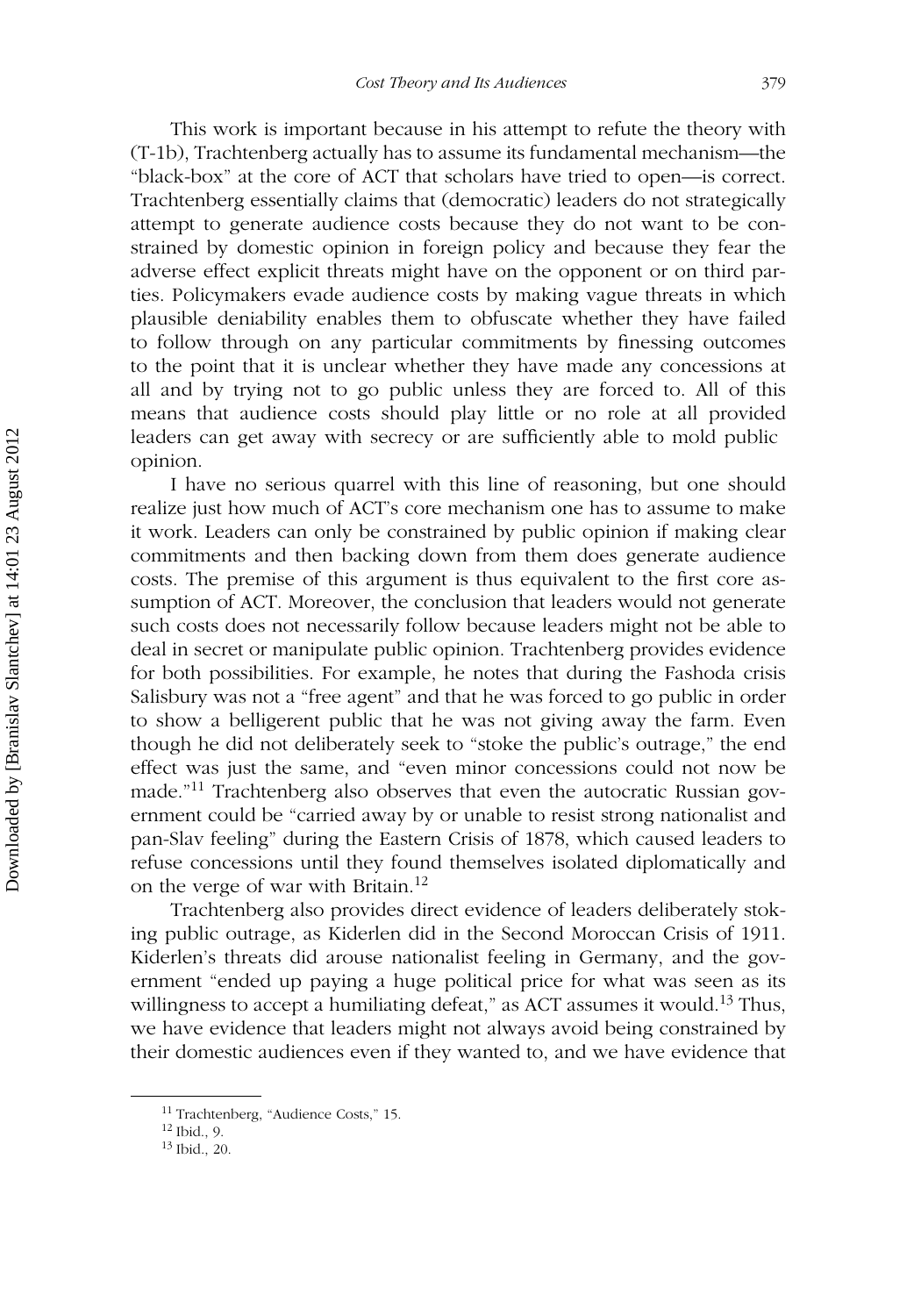sometimes they deliberately seek to inflame public opinion. Moreover, we have evidence that such constraints might occur in non-democracies as well, which is consistent with ACT as it stands now even if it does go contrary to the original "working hypothesis."

The desire to avoid the loss of fleexibility in foreign policy perhaps is not be the only reason policymakers might be loath to make overt threats. Frightening the opponent might backfire if it raises his audience costs, provokes him into attacking, or gets third parties involved in the dispute to the detriment of the threatener. Trachtenberg provides evidence for all of these concerns, and it does constitute omitted and potentially distorting factors in the original ACT. But it is not as if theorists are ignorant of this: Kurizaki explicitly deals with the possibility of a public threat increasing the cost of concessions for the opponent, thereby analyzing what happens when one relaxes the fifth assumption, and I show that if a clear threat can provoke countermeasures that worsen the threatener's military position, the threatener might avoid making such threats.<sup>14</sup>

Thus, I agree with Trachtenberg that "public threat-making . . . is not necessarily an effective instrument of statecraft," even though he seems to be unaware of the work that deals with these issues and at any rate does not note just how dependent on ACT's fundamental structure many of these arguments, including critique (T-1b), are.

## THE REACTION OF OPPONENTS

Whatever the points of agreement might be, Trachtenberg actually deemphasizes the first argument in favor of the second: even when (democratic) leaders go public—whether by design or not—adversaries do not infer that their hands are tied.<sup>15</sup> Given the author's own stress on this, it is very disappointing that it is precisely here where the evidence presented is the weakest. Consider first the consistency of critiques (T-1b) and (T-2) when taken together. If (T-1b) is correct and leaders try to avoid incurring audience costs because doing so would act as a commitment device, then it is unclear why their opponents would fail to understand when such a commitment does take place, as (T-2) would have it. To sustain such an argument, one would have to assume that these opponents are consistently and persistently dense. If, on the other hand, one grants (T-2) and assumes that opponents correctly ignore public posturing because it does not generate any commitments, then one must be puzzled by (T-1b), which insists that leaders actively try to avoid such posturing precisely because it is committing. Trachtenberg does not

<sup>14</sup> Shuhei Kurizaki, "Efficient Secrecy: Public versus Private Threats in Crisis Diplomacy," *American Political Science Review* 101, no. 3 (2007); Branislav L. Slantchev, "Feigning Weakness," *International Organization* 64, no. 3 (2010).

<sup>15</sup> Trachtenberg, "Audience Costs," 7.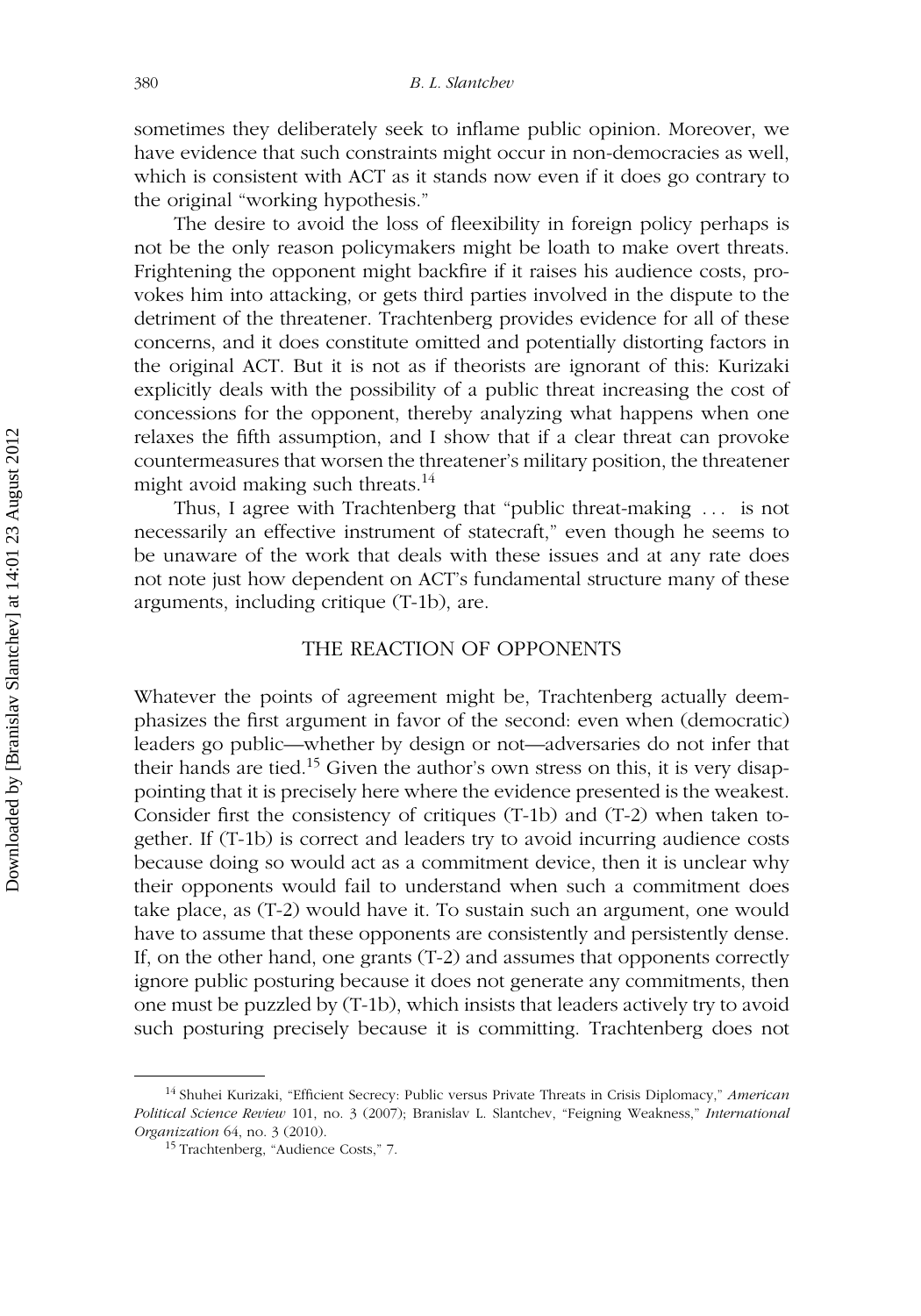attempt to reconcile these contradictory premises, but the weakness of that approach is evident when one tries to parse the arguments he makes in some of the historical cases and the evidence he presents for his interpretations.

Consider the Eastern Crisis, where Trachtenberg is quick to dismiss the importance of the British government going public. We are told that the Disraeli government did not go public in order to limit its freedom of action but to "make it clear . . . that Britain would go to war if Russia did not moderate her position."<sup>16</sup> This type of statement should really give one pause: even if we were to grant the unsubstantiated assertion that British leaders were committed to war in the absence of concessions, we still have two critical questions. First, how many concessions would they need in order to be induced not to fight? Second, how were they going to signal this—that is, "make it clear"—to the Russians? Since any concessions the Russians would agree to would be related to what they believed the British would be satisfied with (and thus depended on their estimate of the latter's commitment to war), this must become a matter of signaling. It just will not do to assert, with scant evidence, that the Russians "did not doubt" the British commitment. What really matters is the extent of that commitment because, as Trachtenberg himself notes, Disraeli would have only resorted to force "if the terms were not satisfactory." Thus, the British government did face the problem of convincing the Russians that they would have to give up more than they had originally believed. As to whether Disraeli's threats were vague or not, I am unpersuaded by a sole reference to a speech Disraeli gave over a year before the crisis even began.

The only evidence for why British public statements did not matter for the Russians comes from the Russian ambassador Shuvalov who apparently advised his government not to be provoked by Britain's bellicose statements and warlike public opinion.<sup>17</sup> This is not the same as denying that this opinion might make it difficult for the British government to compromise. At any rate, Trachtenberg shows no evidence about what the Russian government thought of this. It might be instructive, however, that after the capitulation at Berlin, Shuvalov's career was ruined because he was blamed for the Russian humiliation. Also troubling is that while Trachtenberg cites as evidence Shuvalov's apparent lack of concern about British audience costs, he dismisses Gromyko's concern about American audience costs in 1962.<sup>18</sup>

<sup>16</sup> Ibid., 11-12.

<sup>17</sup> Ibid., 11.

<sup>&</sup>lt;sup>18</sup> Ibid., 31. The lack of evidentiary support is also present in other cases (for example, the Second Moroccan Crisis). In other cases (for example, the First Moroccan Crisis), the mechanism is not supposed to apply since neither side was pursuing tactics that involved a risk of war, an essential ingredient to a coercive strategy of this type. James D. Fearon, "Signaling Foreign Policy Interests: Tying Hands versus Sinking Costs," *Journal of Confleict Resolution* 41, no. 1 (1997); Slantchev, *Military Threats*.